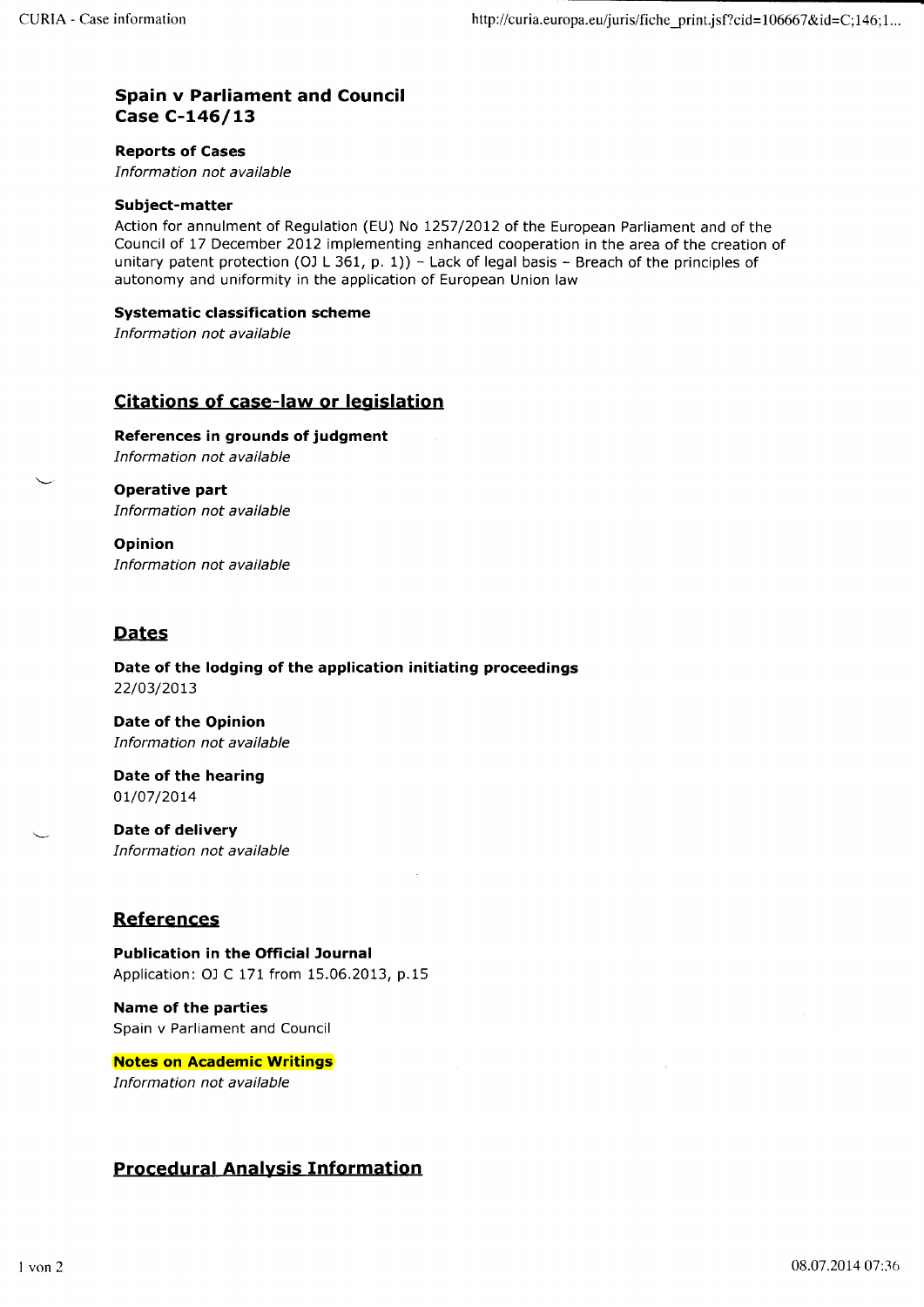## Nationality of the parties

Spain

#### Source of the question referred for a preliminary ruling

Information not available

#### Subject-matter

Closer cooperation Intellectual, industrial and commercial property - Patents

Procedure and result Actions for annulment

Formation of the Court Information not available

Judge-Rapporteur

Information not available

Advocate General

Information not available

Language(s) of the Case Spanish

Language(s) of the Opinion Information not available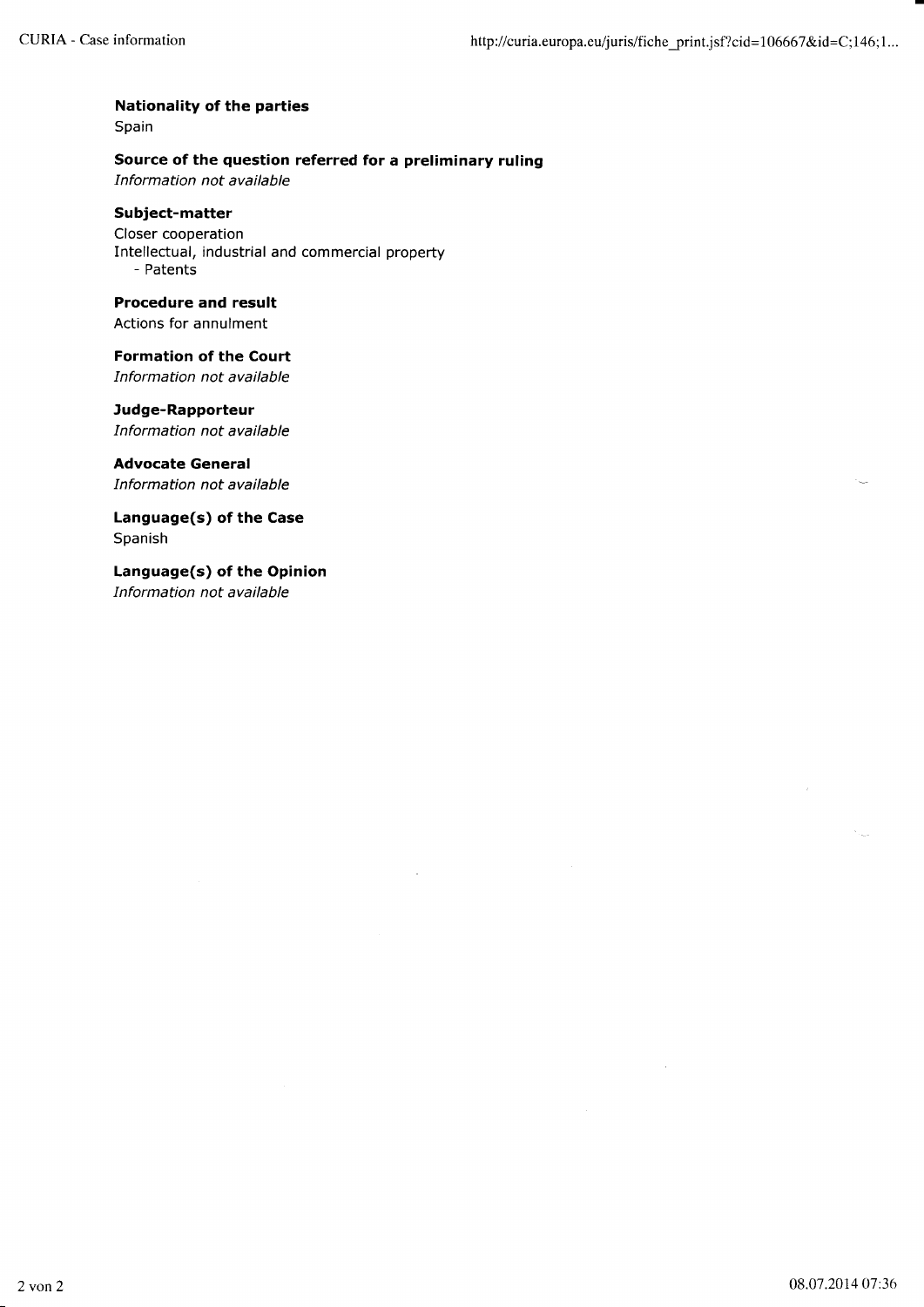## Spain v Council Case C-L47/13

## Reports of Cases

Information not available

## Subject-matter

Annulment of Regulation No 1260/2012 of 17 December 2012 implementing enhanced cooperation in the area of the creation of unitary patent protection with regard to the applicable translation arrangements (OJ 2012 L 361, p. 89) - Infringement of the principle of non-discrimination - Lack of legal basis - Infringement of the principle of legal certainty - Infringement of the principle of autonomy

## Systematic classification scheme

Information not available

# Citations of case-law or legislation

References in grounds of judgment <sup>I</sup>nformation not available

Operative part Information not available

Opinion Information not available

## Dates

Date of the lodging of the application initiating proceedings 22/03/20t3

Date of the Opinion Information not available

Date of the hearing ot/07/2014

Date of delivery Information not available

## **References**

Publication in the Official Journal Application: OJ C 171 from 15.06.2013, p.16

Name of the parties Spain v Council

Notes on Academic Writings Information not available

# Procedural Analysis Information